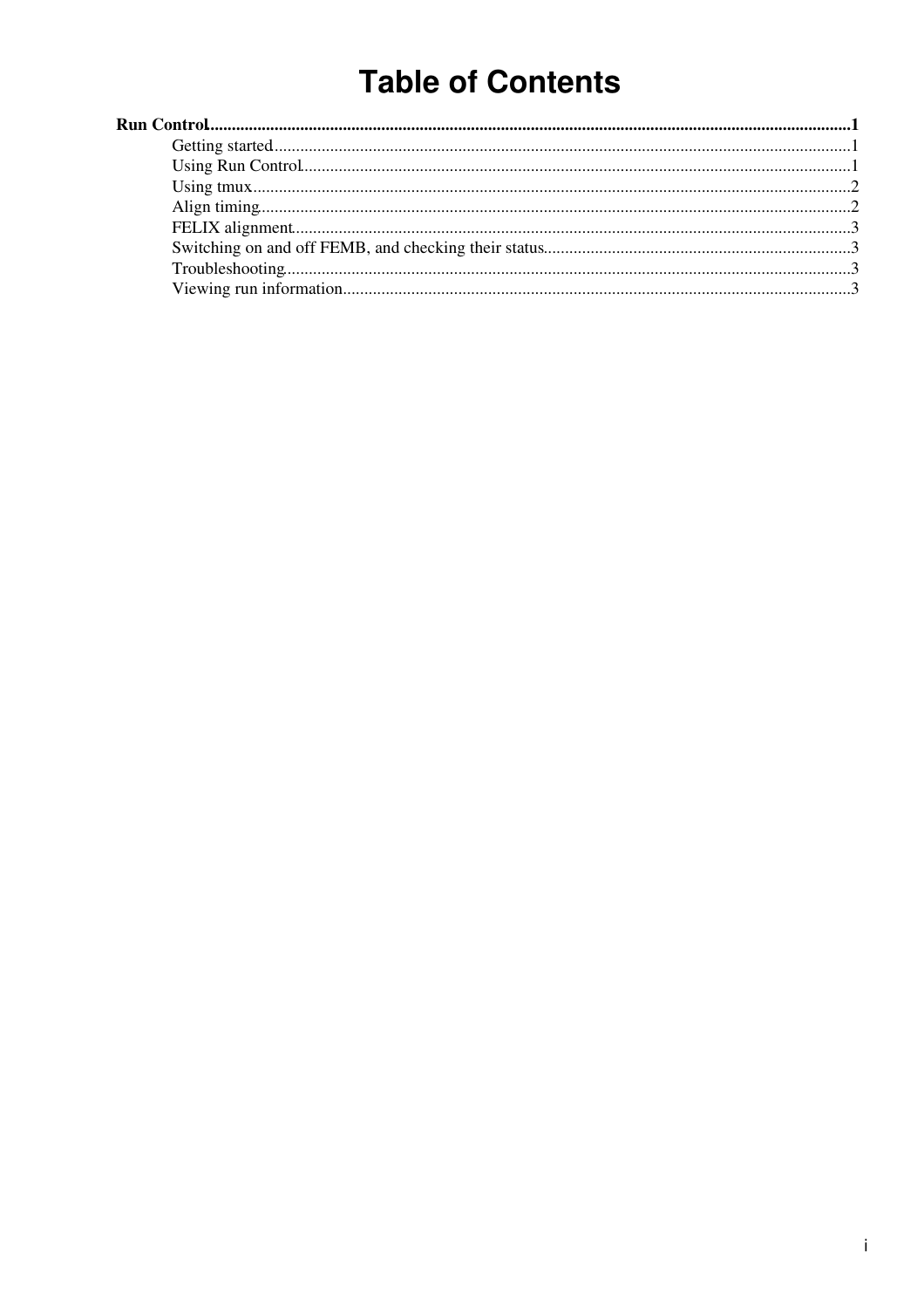## <span id="page-1-0"></span>**Run Control**

### <span id="page-1-1"></span>**Getting started**

Log into  $np04-srv-024$  using the  $np04daq(!)$  account.

Please read the 'welcome' message that is printed (if you don't see one, check that you're on the right server and right account). It will give you some instructions like this:

```
---- Welcome to NP04 Run Control Server! ----
See https://twiki.cern.ch/twiki/bin/view/CENF/NanorcRunControl for further instructions.
Currently running tmux sessions are:
cmacias: 1 windows (created Tue May 3 12:05:42 2022) [204x47] (attached)
np02_coldbox: 1 windows (created Tue May 3 09:18:00 2022) [102x27]
To attach to a session, do: 'tmux a -t <session_name>'
```
If you are taking a run, please attach to the appropriate session and run from that environment.

Follow the instructions to attach to the relevant tmux session for running.

If you don't see the right one running, it may need to be restarted. Do

tmux new -s np0X\_coldbox

(replace with the appropriate session name). After restarting it, you will need to setup the DAQ environment for running:

**NOTA BENE:** The tmux prefix key for the  $np04daq$  account is set to  $Ctr1-\lambda$ 

```
cd ~np04daq/DAQ_COLDBOX_AREA
source setup_for_run.sh
```
You're ready to start!

## <span id="page-1-2"></span>**Using Run Control**

• Choose a global configuration corresponding to the required setup. Configurations are located in:

ls ~np04daq/DAQ\_COLDBOX\_AREA/runarea/global\_configs

| <b>Name</b> | <b>Details</b>                                                                         | <b>Partition name</b> |
|-------------|----------------------------------------------------------------------------------------|-----------------------|
|             | $np02$ <sub>coldbox</sub> NP02 coldbox running with real hsi $np02$ <sub>coldbox</sub> |                       |

• Start run control (from the runarea) with

nano04rc --timeout 120 global\_configs/<config\_name>.json <username>

where config\_name is from the table above (or printed out when you setup for the run).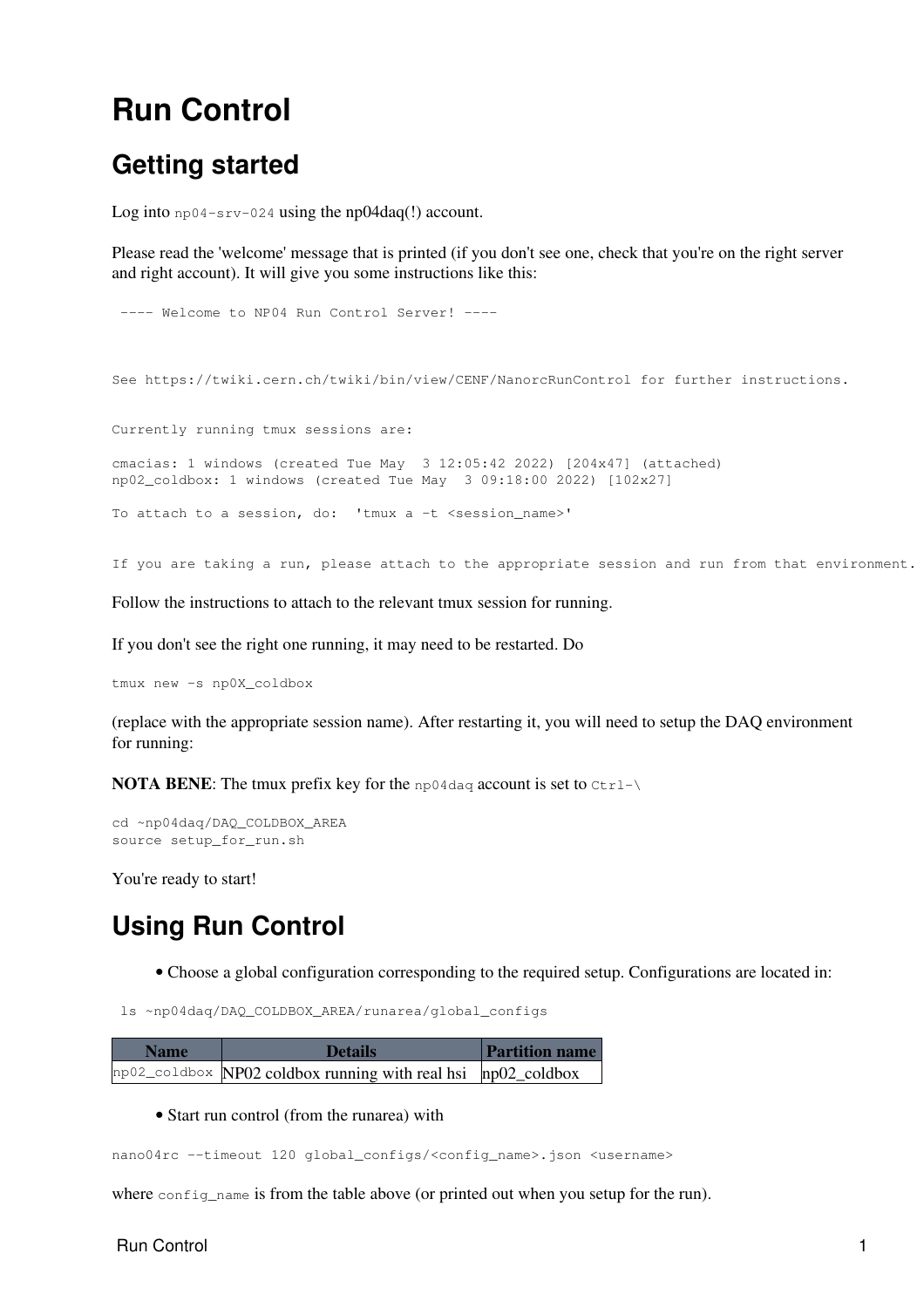#### NanorcRunControl < CENF < TWiki

#### To see the commands available use help

```
shonky rc> help
Documented commands (type help <topic>):
========================================
boot init conf pause resume scrap start status stop terminate wait
Undocumented commands:
======================
exit help quit
```
- boot will start your applications. In the case of the example, a trigger application to supply triggers, a hardware signal interface (HSI) application, and a readout and dataflow application which receives the triggers.
- You can then send the init, conf and start commands to get things going.

Start takes a parameter  $run-type$  which can take TEST if the data is not going to be used or PROD if the data is planned to be suitable for further analysis, usually you want to run start PROD

The commands produce quite verbose output so that you can see what was sent directly to the applications without digging in the logfiles.

Use status to see what's going on.

- When you're done use stop, scrap and exit commands.
- If you want to set a specific trigger rate (and overwrite the one set in the config file), the start and resume command support the option --trigger-interval-ticks
- The parameter you passed are the number of time ticks between generated triggers. As we run with a clock rate of 50MHz at the moment this means that a value of 50000000 results in a trigger rate of 1Hz
- If you want to decrease the trigger rate, you have to increase the number of ticks, for example start --trigger-interval-ticks 500000000 PROD will result in a trigger rate of  $0.1\text{Hz}$
- If you want to change the trigger rate while staying in the same run, you can use the command pause to pause the triggers and then resume (which supports the --trigger-interval-ticks option too)

#### <span id="page-2-0"></span>**Using tmux**

To be able to share the same terminal session and pass running instances of nanorc between people, we use tmux. The commands that we use are:

- tmux new -s session\_name to create a new named session, this name could be for example np02\_coldbox to run the nanorc session for the np02 coldbox inside
- To check which sessions are running, use  $t_{\text{max}}$  is
- To attach to an existing tmux session, use tmux attach -t session\_name
- To detach from the session, use CTRL + B and then press D

Make sure that you are on the same machine that the session was created on and use the correct user (np04daq) to attach to it!

#### <span id="page-2-1"></span>**Align timing**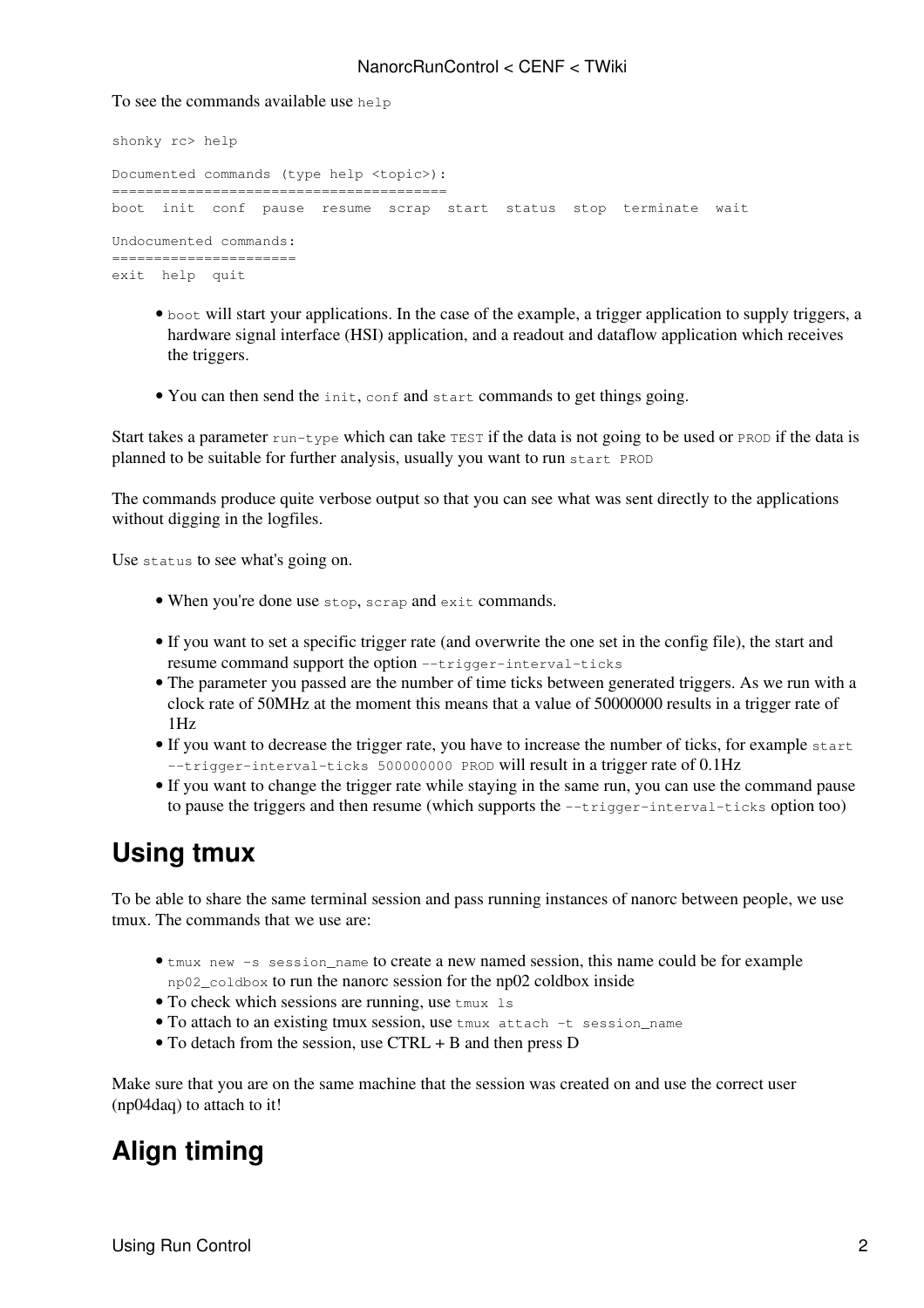#### NanorcRunControl < CENF < TWiki

How to align the timing depends on the system that is used, for all the commands you have to be logged in to np04-srv-012 and setup the work area (cd DAQ\_COLDBOX\_AREA; source setup.sh)

- For the SSPs on top of np02: pdtbutler mst PROD FANOUT 2 align apply-delay 0 0 0 --force
- For the np02 coldbox: pdtbutler mst PROD MASTER VDC align apply-delay 0 0 0 --force
- For the np04 coldbox: pdtbutler mst TERTIARY align apply-delay 0 0 0 --force

Sometimes these commands have to be issued multiple times until the system is correctly aligned

### <span id="page-3-0"></span>**FELIX alignment**

For configurations using the FELIX (for example the coldboxes) a felixcardcontroller daq application, configured and aligns the links. You can monitor their status via the grafana (frontend dashboard):

- For the np02 coldbox, the FELIX is on server np04-srv-030
- For the np04 coldbox, the FELIX is on server np04-srv-028
- For the VST, the FELIX is on server np04-srv-026

You can use the following commands on the hosts if you suspect that something is not right (setup the workarea before to load them, cd DAQ\_COLDBOX\_AREA; source setup.sh)

- flx-info GBT This shows the alignment for every link, for the np02 you should see 8 YES and for the np04 coldbox 10 YES if the links are correctly aligned
- flx-reset GTH Resets the links, check that they are aligned afterwards. If not, there might be a bigger underlying problem (i.e. the WIBs are off/disconnected)

These commands can be executed during a run! They won't affect data taking conditions.

#### <span id="page-3-1"></span>**Switching on and off FEMB, and checking their status**

```
source /cvmfs/dunedaq.opensciencegrid.org/products/setup
source /cvmfs/dunedaq-development.opensciencegrid.org/products/setup
setup protodune_wibsoft v351a -q e19:prof
cd /nfs/sw/wib/WIBSoftwareTrunk/scripts
BUTool.exe -X power_status_FEMB_VD_ColdBox.script # will give you the status
BUTool.exe -X power_on_FEMB_VD_ColdBox.script # turn the FEMB on
BUTool.exe -X power_off_FEMB_VD_ColdBox.script # turn the FEMB off
```
## <span id="page-3-2"></span>**Troubleshooting**

- If your run fails on init and you see response code 503, then unset the proxy: exit from nano04rc and run source ~np04daq/bin/web\_proxy.sh -u, then restart
- The conf commands failed and you see a message that tells you that some FIFO queues could not be synced: The WIB timing is not correctly aligned, see the section for "Align timing"
- The run was started but there is no data (and you are not running with the SSPs): Make sure that the FELIX is aligned

#### <span id="page-3-3"></span>**Viewing run information**

- Open the Grafana server at<http://np04-srv-009:3000/> $\sigma$
- Select your partition id on the top left, usually we use np02\_coldbox, np04\_coldbox or np02\_ssps
- The messages shown in top box can be filtered to show for example just ERROR messages
- Lower panels show key quantities like the trigger rate and the data writer which show that data is flowing through the DAQ system.